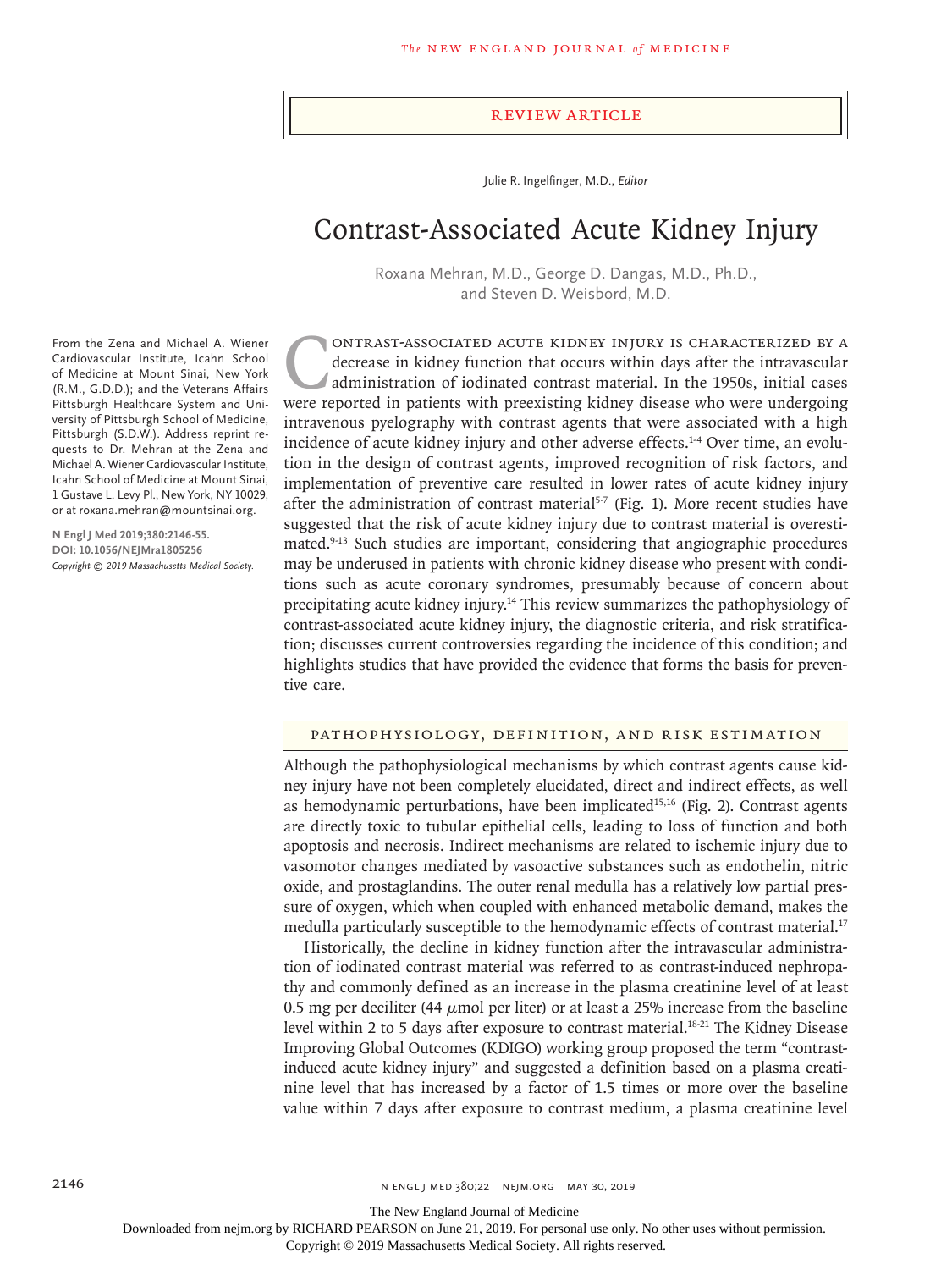|                                                                                                                                             | <b>High Osmolality</b>                                   | Low Osmolality                                                                                         |                                                                          | Iso-osmolality                       |
|---------------------------------------------------------------------------------------------------------------------------------------------|----------------------------------------------------------|--------------------------------------------------------------------------------------------------------|--------------------------------------------------------------------------|--------------------------------------|
| Molecular<br><b>Structure</b>                                                                                                               | $CO2-Na+$<br>CH <sub>3</sub> CONH<br>NHCOCH <sub>3</sub> | CONCH <sub>2</sub> CHOHCH <sub>2</sub> OH<br>CH.CO<br>СОЛНСН, СНОНСН, ОН<br>CHOH<br>CH <sub>2</sub> OH |                                                                          | OH<br>$\Omega$<br>$\Omega$<br>$H_2C$ |
|                                                                                                                                             | Ionic monomer                                            | Ionic dimer                                                                                            | Nonionic monomer                                                         | Nonionic dimer                       |
| <b>Generic Name</b><br>(mg contrast/ml)                                                                                                     | Diatrizoate meglumine and<br>diatrizoate sodium (760)    | loxaglate<br>meglumine and<br>ioxaglate sodium<br>(589)                                                | Iopamidol (408)<br>Iopamidol (510)<br>Iopamidol (612)<br>Iopamidol (755) | Iodixanol (550)<br>Iodixanol (652)   |
| lodine<br>Concentration<br>(mg/ml)                                                                                                          | 370                                                      | 320                                                                                                    | $200 - 370$                                                              | $270 - 320$                          |
| Osmolality<br>(mOsm/kg H <sub>2</sub> O)                                                                                                    | 1551                                                     | $-600$                                                                                                 | $413 - 796$                                                              | 290                                  |
| <b>Viscosity</b><br>(mPa-sec at 37°C)                                                                                                       | 10.5                                                     | 7.5                                                                                                    | $2.0 - 9.4$                                                              | $6.3 - 11.8$                         |
|                                                                                                                                             |                                                          |                                                                                                        |                                                                          |                                      |
| Figure 1. Classification of Available Contrast Agents.                                                                                      |                                                          |                                                                                                        |                                                                          |                                      |
| Contrast agents are classified according to osmolality. Examples of molecular structures and specific agents are shown, and characteristics |                                                          |                                                                                                        |                                                                          |                                      |

that has increased by at least 0.3 mg per deciliter (26.5  $\mu$ mol per liter) over the baseline value within 48 hours after exposure to contrast medium, or a urinary volume of less than 0.5 ml per kilogram of body weight per hour that persists for at least 6 hours after exposure.<sup>22</sup> Although the plasma creatinine component of this definition has reasonable sensitivity, its specificity is poor, because plasma creatinine levels fluctuate owing to fluid shifts and medication effects. Since other factors (e.g., medications, hypotension, or atheroemboli) can precipitate acute kidney injury after exposure to contrast medium, the term "contrast-associated acute kidney injury" has gained favor.

are described according to the American College of Radiology's *Manual on Contrast Media*. 8

The risk of acute kidney injury after the administration of contrast material is also influenced by patient- and procedure-related factors. Preexisting chronic kidney disease is the strongest patient-related risk factor, with lower levels of kidney function associated with higher degrees of risk.23 An analysis of data from 985,737 patients undergoing percutaneous coronary intervention (PCI) confirmed that severe chronic kidney disease was the strongest independent risk factor for contrast-associated acute kidney injury.<sup>24</sup> Although diabetes mellitus is commonly cited as a risk factor, data from the Iohexol Cooperative Study, performed more than 20 years ago, showed that it was not an independent risk factor but rather amplified susceptibility in patients with underlying chronic kidney disease.<sup>25</sup> As compared with the early, high-osmolality contrast agents, low-osmolality and iso-osmolality agents are associated with a lower risk of kidney injury and their use is recommended (class I recommendation, level of evidence A) by the European Society of Cardiology and the American Heart Association–American College of Cardiology.25-28 Use of contrast medium at a high volume (>350 ml or >4 ml per kilogram) or repeated administration within 72 hours after initial administration has been shown to be associated with an increased risk.18,29

There is also evidence that the risk of acute kidney injury varies with the clinical presentation and the type of imaging procedure. For example, patients with ST-segment elevation myocardial infarction who undergo PCI have a particularly high risk of contrast-associated kidney injury.<sup>30</sup>

The New England Journal of Medicine

Downloaded from nejm.org by RICHARD PEARSON on June 21, 2019. For personal use only. No other uses without permission.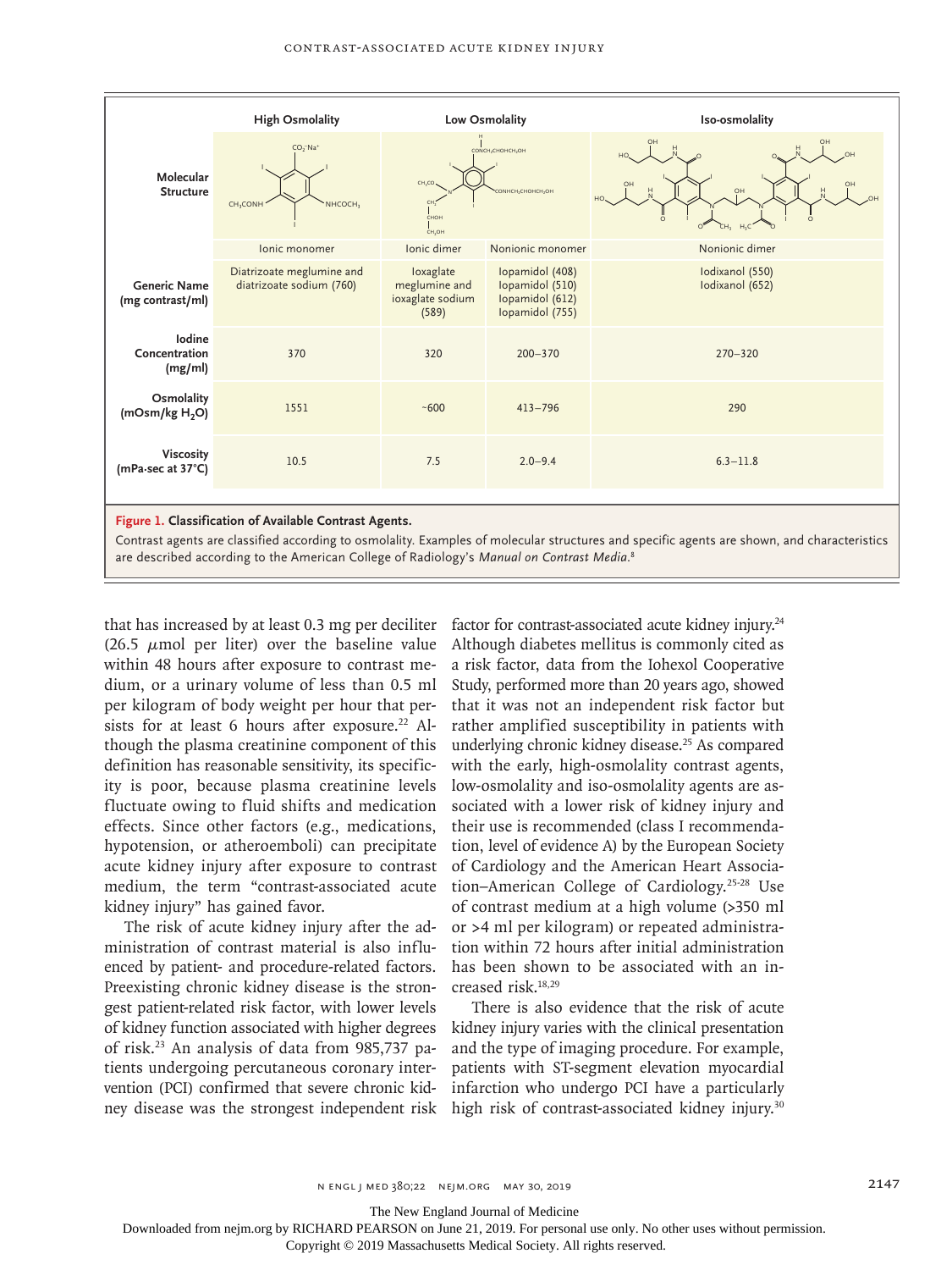#### **The NEW ENGLAND JOURNAL of MEDICINE**



#### **Figure 2. Proposed Mechanisms of Contrast-Associated Acute Kidney Injury.**

Direct mechanisms of kidney injury from exposure to contrast agents are thought to be due to nephrotoxic effects on the tubular epithelium, leading to loss of function, apoptosis, and eventually, necrosis. Such effects are related to the biochemical properties of the particular contrast medium. At the level of the individual nephron, early tubular epithelial injury is characterized by the loss of cell polarity due to the redistribution of Na<sup>+</sup>/K<sup>+</sup>-ATPase from the basolateral to the luminal surface of the tubular cells, resulting in abnormal ion transport across the cells and increased sodium delivery to the distal tubules. This phenomenon leads to further renal vasoconstriction through tubuloglomerular feedback. With the progression of cellular injury, epithelial cells detach from the basement membranes and cause luminal obstruction, increased intratubular pressure, and finally, a decrease in the glomerular filtration rate. Indirect effects of contrast agents involve ischemic injury from regionally or globally decreased perfusion. Contrast agents may lead to intrarenal vasoconstriction locally mediated by vasoactive substances such as endothelin, nitric oxide, and prostaglandin, resulting in reduced glomerular blood flow and reduced oxygen delivery to the metabolically active parts of the nephron. In addition, contrast agents increase blood viscosity, leading to further reduction of the microcirculatory flow and to changes in blood osmolality, which in turn impair the plasticity of erythrocytes and may increase the risk of microvascular thrombosis.

2148 **2148 n engl j med 380;22 NEJM.ORG** MAY 30, 2019

The New England Journal of Medicine

Downloaded from nejm.org by RICHARD PEARSON on June 21, 2019. For personal use only. No other uses without permission.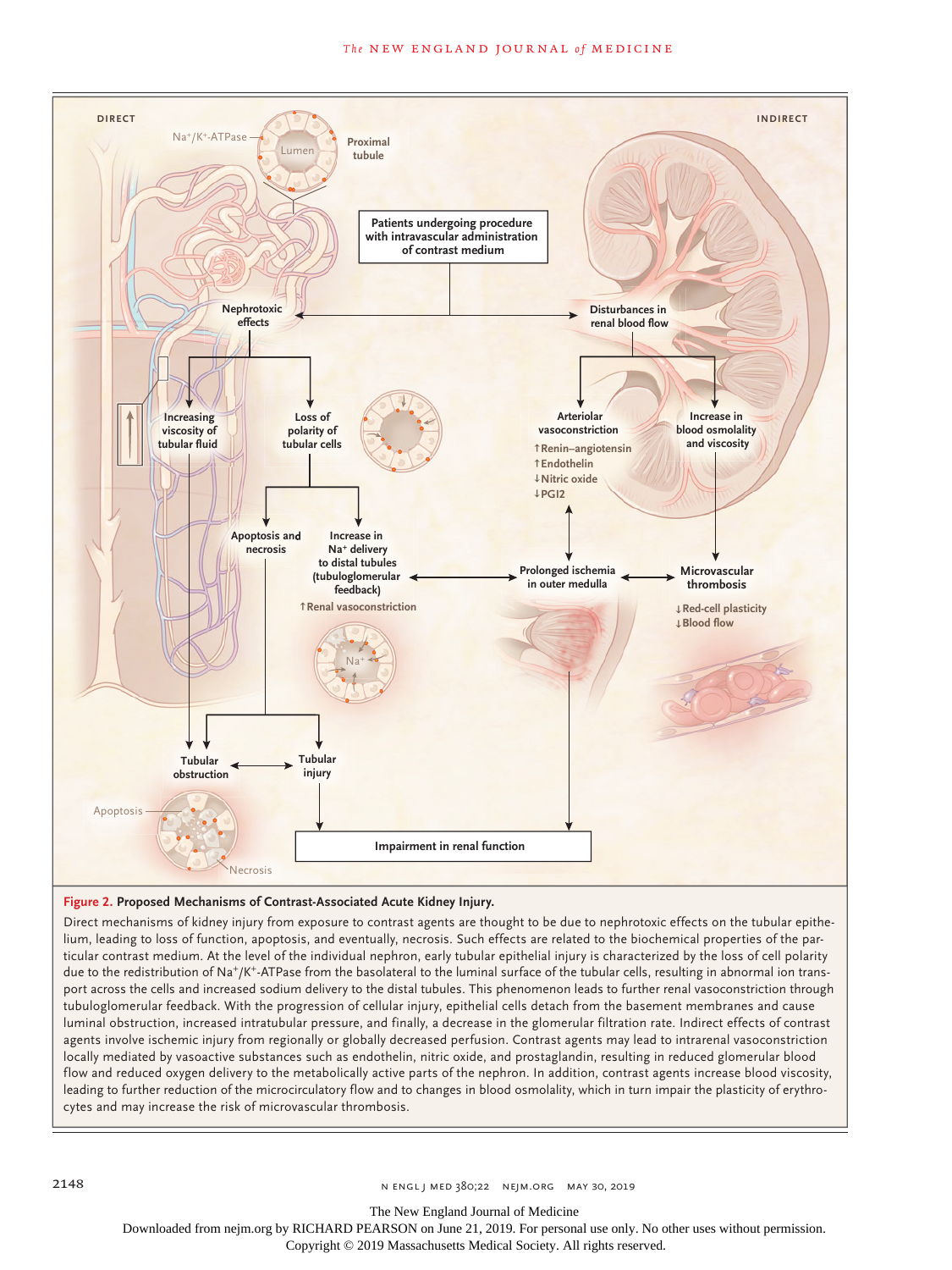It is generally believed that arteriography is associated with a higher risk than computed tomography (CT), owing to delivery of more concentrated contrast material to the kidneys with arteriographic procedures and the higher overall risk profile of patients requiring such procedures.

A series of risk-stratification models that incorporate patient and procedural factors have been validated in past studies (Table S1 in the Supplementary Appendix, available with the full text of this article at NEJM.org).<sup>18,31-34</sup> A strength of these risk-stratification models is that they are derived from data based on large numbers of patients. However, there are caveats to their clinical use — namely, the inclusion of variables (e.g., the volume of contrast material administered and use or nonuse of a hemodynamicsupport device) that are unknown before the procedure. Furthermore, most of these models were developed in studies involving patients undergoing PCI, which limits their generalizability.

## SERIOUS ADVERSE OUTCOMES AND IMPLICATIONS FOR CLINICAL **PRACTICE**

Many studies have shown that contrast-associated acute kidney injury, defined by small decrements in kidney function, is associated with increased mortality.31,35-41 Contrast-associated acute kidney injury is also correlated with accelerated progression of underlying chronic kidney disease. James et al. reported that the risk of a sustained reduction in kidney function at 90 days was greater for patients who had acute kidney injury after undergoing coronary angiography than for those who did not have acute kidney injury.42 For patients with mild acute kidney injury, the adjusted odds ratio was 4.7 (95% confidence interval [CI], 3.9 to 5.7), and for those with more severe acute kidney injury, the adjusted odds ratio was 17.3 (95% CI, 12.0 to 24.9), supporting a graded relationship between the severity of acute kidney injury and the risk of sustained kidney impairment. Accordingly, deteriorating kidney function after angiography or angioplasty has been characterized as a major procedural complication in the National Cardiovascular Data Registry.24

Collectively, these studies and others with similar findings undoubtedly raised awareness

of contrast-associated acute kidney injury and spurred research to identify preventive strategies. However, the reports are solely associational (Fig. S1 in the Supplementary Appendix). It is plausible that contrast-associated acute kidney injury is a marker of an increased risk of serious adverse outcomes rather than a mediator of such outcomes. Support for such a view derives from a study by Lassnigg et al., $43$  who found that although small postsurgical elevations in plasma creatinine levels were associated with increased 30-day mortality, small decrements in plasma creatinine levels (≤0.5 mg per deciliter) were also associated with increased mortality (hazard ratio, 2.27; 95% CI, 1.28 to 4.03). Such fluctuations (up or down) in plasma creatinine levels after surgical or radiographic procedures are probably due to hemodynamic instability, decreased renovascular autoregulation, or both, rather than an actual cause of adverse downstream events. A metaanalysis by Coca et al. showed that interventions that reduced the incidence of acute kidney injury by nearly 50% failed to reduce the risk of longerterm death (relative risk, 0.97; 95% CI, 0.82 to 1.16) or the development of chronic kidney disease (relative risk, 0.87; 95% CI, 0.52 to 1.46).<sup>44</sup> These observations raise doubt about causation between small increments in plasma creatinine levels after the administration of contrast material and adverse downstream events; they also underscore the problem in defining contrastassociated acute kidney injury on the basis of small increments in a biologic marker (i.e., plasma creatinine) that are neither specific for injury due to the administration of contrast material nor definitively indicative of intrinsic kidney damage. To date, there have been no adequately powered clinical trials showing that prevention of contrast-associated acute kidney injury results in a survival benefit.

Whether contrast-associated acute kidney injury represents a mediator or a marker of adverse outcomes, it appears likely that the many studies documenting these associations have had important unintended consequences for clinical care. A large and growing number of studies have shown that patients with chronic kidney disease are less likely to undergo coronary angiography and revascularization than patients who do not have chronic kidney disease.<sup>14,45-57</sup> It has been hypothesized that concern about the risk of contrast-associated acute kidney injury explains these

The New England Journal of Medicine

Downloaded from nejm.org by RICHARD PEARSON on June 21, 2019. For personal use only. No other uses without permission.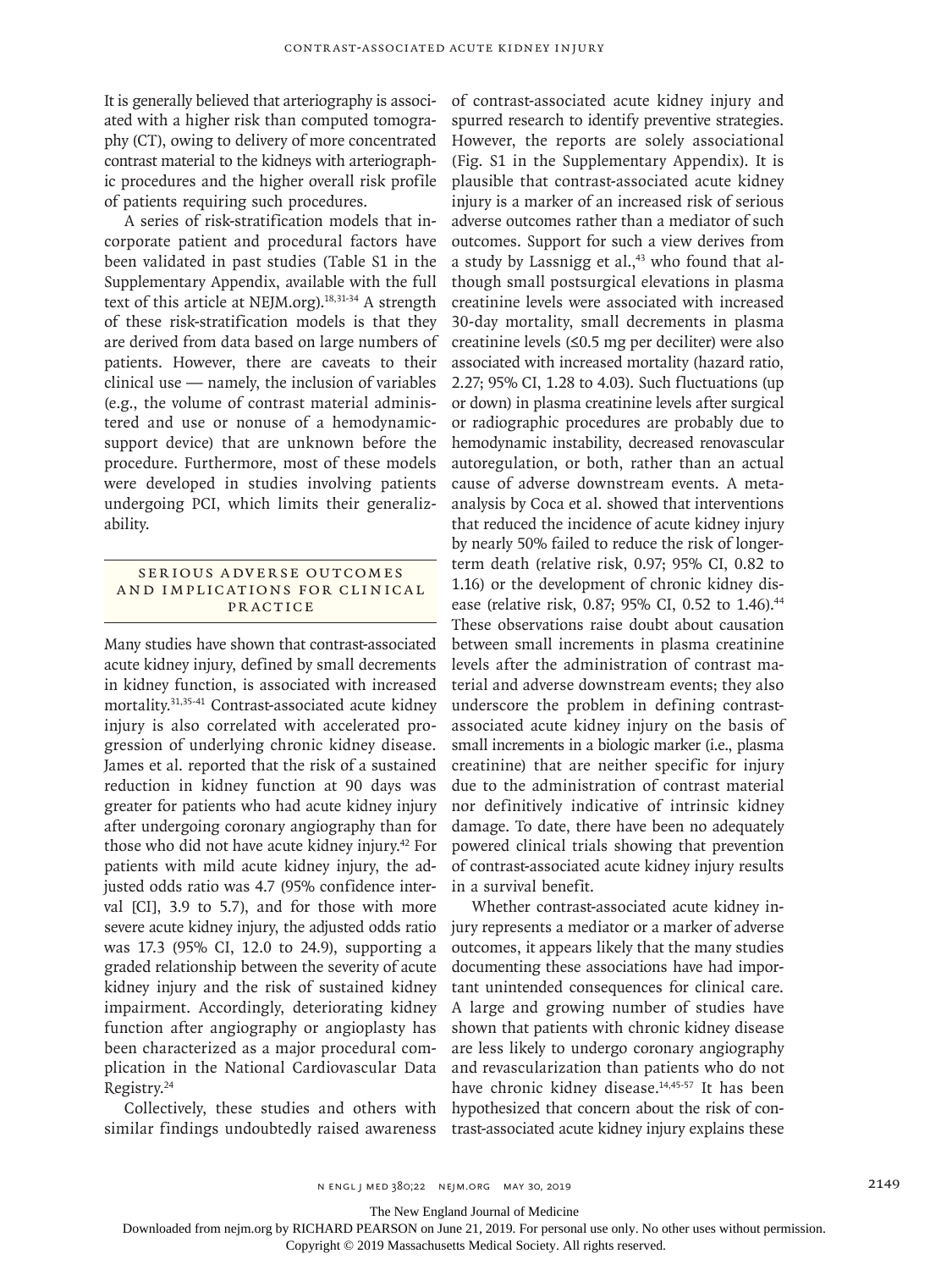findings. This is of considerable importance, given current uncertainty about the causal relationship between contrast-associated acute kidney injury and serious adverse outcomes, the substantial morbidity and mortality related to cardiovascular disease among patients with chronic kidney disease, and clinical practice guidelines that support the use of invasive care (e.g., angiography) for the management of acute coronary syndromes in most patients with moderate kidney impairment. Studies showing differences in the use of angiography based on the presence or absence of chronic kidney disease underscore the urgent need to determine the true risk of clinically significant acute kidney injury in the large and growing population of patients undergoing contrast-enhanced procedures.

## NEPHROTOXICITY OF CONTRAST Material in Current Practice

Over the past decade, multiple studies have compared the risk of acute kidney injury after procedures performed with and those performed without intravascular administration of contrast material. A meta-analysis by McDonald et al. that involved 25,950 patients showed no significant difference in the risk of acute kidney injury between patients who underwent procedures with intravenous administration of iodinated contrast material and those who underwent procedures without it (6.4% and 6.5%, respectively; risk ratio, 0.79; 95% CI, 0.62 to 1.02;  $P=0.07$ ).<sup>58</sup> The incidence rates of dialysis and death were also similar in the two groups. Another meta-analysis showed a lower risk of acute kidney injury among patients with acute ischemic stroke who underwent CT with intravenous administration of contrast material, as compared with patients who underwent CT without the use of contrast material (odds ratio, 0.47; 95% CI, 0.33 to 0.68; P<0.01).<sup>59</sup> Other studies have reported similar findings.<sup>60,61</sup>

Residual confounding and indication bias are major limitations of such studies. Despite the use of propensity-score matching in some studies, higher-risk patients are less likely to be exposed to contrast material than are lower-risk patients. This likelihood is underscored by the finding in several studies of lower rates of acute kidney injury among patients who were exposed to contrast material than among those who were not,

an observation that should not be construed as indicating a nephroprotective effect of contrast material.59,61 These analyses uniformly concluded that intravascular administration of iodinated contrast material does not appear to be associated with an increased risk of acute kidney injury.

Research reveals that the nominal increments in plasma creatinine levels that are used to define acute kidney injury are not uncommon in patients who have undergone contrast-enhanced procedures, nor are such increases uncommon among hospitalized patients in general.<sup>60,62</sup> However, the incidence of severe acute kidney injury due to contrast material is quite low. A study that prospectively assessed the development of contrast-associated acute kidney injury among patients with chronic kidney disease who were undergoing nonemergency coronary angiography showed that 1.2% of the patients had a postprocedure increase in the plasma creatinine level that was 50% or more of the baseline value, and none had an increase of 100% or more or required dialysis.<sup>7</sup> In a meta-analysis of studies involving patients who underwent contrast-enhanced CT, the rate of post-procedure dialysis was just 0.3%.58 Hence, although currently available data are insufficient to declare that contrast agents are not nephrotoxic, severe acute kidney injury characterized by substantial decrements in kidney function, the need for renal replacement therapy, or both appears to be very infrequent after intravascular contrast administration. Accordingly, a prudent approach to the care of patients undergoing contrast-enhanced procedures involves judicious implementation of evidence-based preventive care for patients identified as being at highest risk for acute kidney injury.

## PREVENTIVE STRATEGIES

Research on the prevention of contrast-associated acute kidney injury has focused principally on the use of renal replacement therapies, pharmaceutical agents, and intravenous crystalloid. The benefits of prophylactic renal replacement therapy and of most pharmaceutical agents have not been proved, rendering the provision of periprocedural intravenous crystalloid the primary intervention to mitigate risk. Here we summarize data from studies investigating the use of intravenous fluids and certain pharmaceutical agents to prevent contrast-associated acute kidney injury.

The New England Journal of Medicine

Downloaded from nejm.org by RICHARD PEARSON on June 21, 2019. For personal use only. No other uses without permission.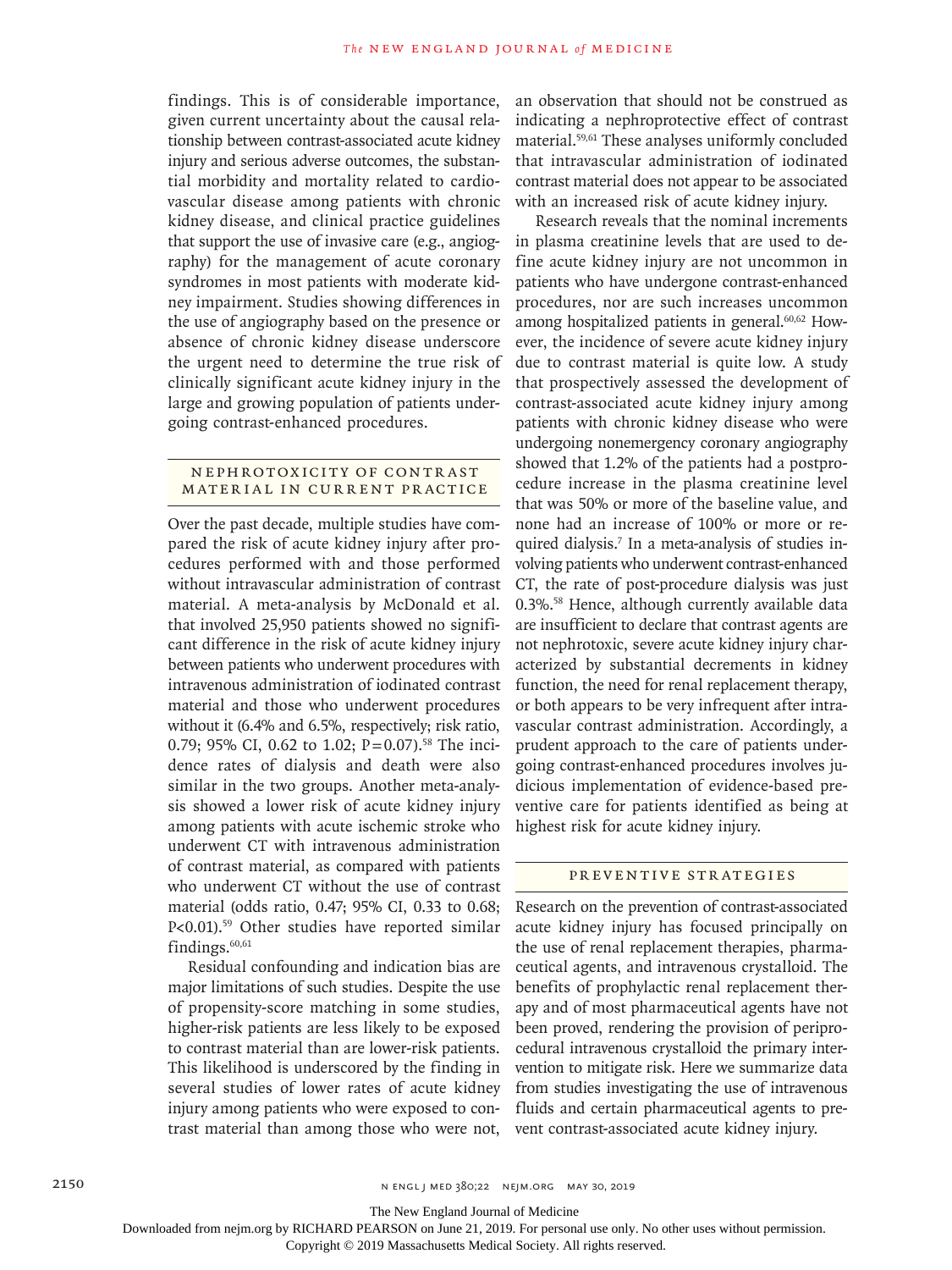## **Intravascular Volume Expansion**

Although several observational studies have shown a protective effect of intravenous fluids, evidence from randomized clinical trials is relatively sparse. A study by Trivedi et al. that randomly assigned patients undergoing angiography to receive intravenous isotonic saline or unrestricted oral fluids was stopped after 53 patients were enrolled, owing to a markedly lower incidence of contrast-related acute kidney injury with saline (3.7% vs. 34.6%, P=0.005).<sup>63</sup> Mueller et al. reported a lower rate of contrast-associated acute kidney injury with periprocedural use of isotonic saline as compared with periprocedural use of half-isotonic saline  $(0.7\% \text{ vs. } 2.0\% \text{, } P=0.04).$ <sup>64</sup> However, the patients in this study had a low baseline risk. Current American College of Radiology guidelines on the administration of contrast material recommend the use of intravenous isotonic saline at an infusion rate of 100 ml per hour for 6 to 12 hours before and 4 to 12 hours after angiography.<sup>8</sup> European Society of Cardiology guidelines on myocardial revascularization recommend intravenous isotonic saline at a rate of 1 to 1.5 ml per kilogram per hour for 12 hours before and up to 24 hours after the procedure.<sup>28</sup> A shorter protocol that is more practical for outpatients and those undergoing urgent procedures comprises an intravenous infusion of isotonic saline for 1 to 3 hours before and 6 hours after the procedure.<sup>65</sup>

Despite such recommendations, a recent noninferiority trial challenged the tenet that intravenous fluids are effective. In the AMACING (A Maastricht Contrast-Induced Nephropathy Guideline) trial, which randomly assigned 660 patients undergoing contrast-enhanced procedures to receive either periprocedural intravenous isotonic saline or no intravenous fluids, there was no significant difference in the incidence of acute kidney injury between the hydration group and the no-hydration group (2.7% and 2.6%, respectively; absolute difference, −0.1 percentage point; 95% CI, -2.25 to 2.06).<sup>21</sup> However, the validity of this finding is diminished by substantial underenrollment (although the initial plan was to enroll 1300 patients, only 660 patients underwent randomization), low rates of intraarterial procedures (48%) and interventional procedures (16%), and moderate chronic kidney disease in a majority of patients. Consequently, it is premature to conclude that intravenous fluids are ineffective

or unnecessary on the basis of the results of this trial.

The volume of intravenous fluid necessary for the prevention of acute kidney injury in patients undergoing contrast-enhanced imaging procedures, including those with underlying heart failure, is unknown. The POSEIDON (Prevention of Contrast Renal Injury with Different Hydration Strategies) trial compared standard intravenous administration of fluid with a strategy of fluid administration based on measured left ventricular end-diastolic pressure.<sup>20</sup> All patients received 0.9% isotonic saline at a rate of 3 ml per kilogram per hour for 1 hour before undergoing coronary angiography. The control group continued to receive isotonic saline at a rate of 1.5 ml per kilogram per hour during the procedure and for 4 hours afterward, whereas the pressureguided group received isotonic saline at a rate of 5 ml per kilogram per hour, 3 ml per kilogram per hour, or 1.5 ml per kilogram per hour for left ventricular end-diastolic pressure of less than 13 mm Hg, 13 to 18 mm Hg, and more than 18 mm Hg, respectively. The incidence of acute kidney injury was lower in the pressure-guided group than in the control group (6.7% vs. 16.3%; relative risk, 0.41; 95% CI, 0.22 to 0.79; P=0.005), with a very low overall rate of pulmonary compromise.20 Similar results were reported by Qian and colleagues, who used right atrial pressure to guide intravascular volume expansion.<sup>66</sup> Although volume expansion was associated with an acceptable side-effect profile in these studies, including among patients with clinically significant elevations in filling pressures at baseline, the intravenous fluid and sodium loads may need to be reduced in cases of heart failure or severe hypertension.

Multiple trials, many with small samples, along with subsequent meta-analyses, have compared intravenous isotonic sodium bicarbonate with isotonic sodium chloride for the prevention of contrast-associated acute kidney injury, on the hypothesis that urinary alkalinization would reduce contrast-induced generation of injurious oxygen free radicals. The highly divergent results of these trials and resultant clinical equipoise formed the basis for the Prevention of Serious Adverse Events Following Angiography (PRESERVE) study.19 In a 2-by-2 factorial design, this doubleblind trial randomly assigned 5177 high-risk patients undergoing nonemergency angiography

The New England Journal of Medicine

Downloaded from nejm.org by RICHARD PEARSON on June 21, 2019. For personal use only. No other uses without permission.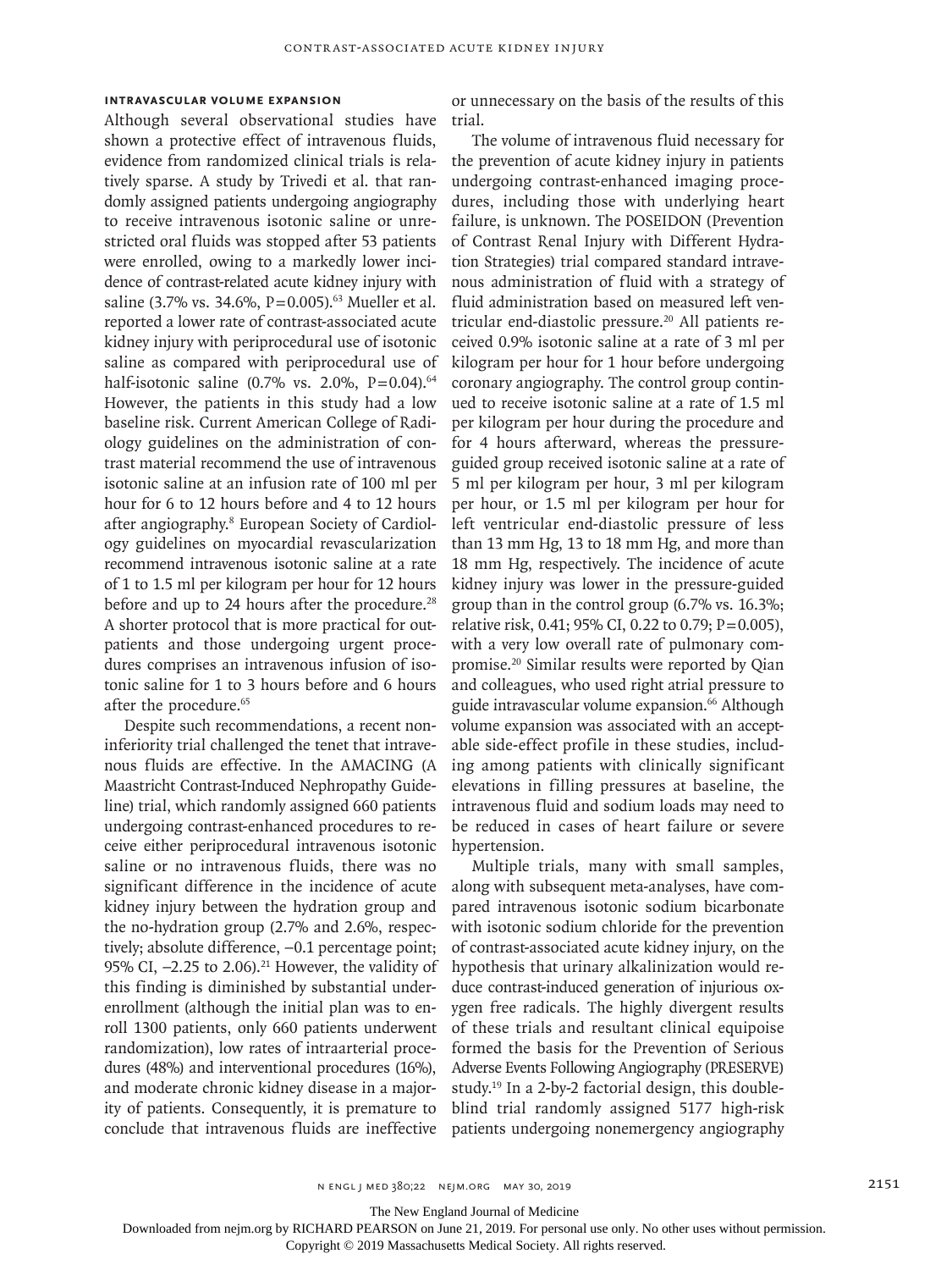to receive intravenous isotonic sodium bicarbonate or intravenous isotonic saline, as well as oral acetylcysteine or oral placebo, for the prevention of a primary 90-day composite end point comprising death, need for dialysis, or persistent impairment in kidney function. The trial, which was stopped early because of futility, showed no significant difference in the incidence of the primary outcome (4.4% with bicarbonate and 4.7% with saline; odds ratio, 0.93; 95% CI, 0.72 to 1.22;  $P=0.62$ ) or in the incidence of contrastassociated acute kidney injury, which was a secondary end point (9.5% with bicarbonate and 8.3% with saline; odds ratio, 1.16; 95% CI, 0.96 to 1.41;  $P=0.13$ ). Although the exclusion of patients undergoing emergency procedures and a low overall median volume of contrast material administered (85 ml) were limitations of this trial, its large size, robust statistical power, and use of a clinically relevant primary end point were important strengths affirming the investigators' conclusion that isotonic sodium bicarbonate provides no benefit relative to isotonic saline.

# **Acetylcysteine**

For nearly two decades, numerous clinical trials have investigated the role of acetylcysteine for the prevention of contrast-associated acute kidney injury. The results of these trials and meta-analyses are highly divergent and inconclusive. Despite equipoise on its efficacy, acetylcysteine has been widely used in clinical practice because of its low cost, ease of use, and limited toxic effects. In the PRESERVE trial, oral acetylcysteine was administered at a dose of 1200 mg twice daily for 5 days, beginning on the day of angiography.19 As compared with placebo, acetylcysteine was not associated with reductions in the rate of death, need for dialysis, or the rate of persistent impairment in kidney function at 90 days (4.6% with acetylcysteine and 4.5% with placebo; odds ratio, 1.02; 95% CI, 0.78 to 1.33; P=0.88) or in the rate of contrast-associated acute kidney injury (9.1% and 8.7%, respectively; odds ratio, 1.06; 95% CI, 0.87 to 1.28; P=0.58). On the basis of these findings, the routine administration of acetylcysteine is not recommended for the prevention of acute kidney injury or longer-term adverse events after angiographic procedures.

#### **Statins**

The hypothesis that statins reduce the risk of contrast-associated acute kidney injury is based on their antiinflammatory and antioxidant properties. The PROMISS (Prevention of Radiocontrast Medium–Induced Nephropathy Using Short-Term High-Dose Simvastatin in Patients with Renal Insufficiency Undergoing Coronary Angiography) trial failed to show a difference between simvastatin and placebo with respect to a primary end point based on the mean peak increase in the plasma creatinine level within 48 hours after angiography in patients with chronic kidney disease.67 Conversely, the PRATO-ACS (Protective Effect of Rosuvastatin and Antiplatelet Therapy on Contrast-Induced Acute Kidney Injury and Myocardial Damage in Patients with Acute Coronary Syndrome) trial showed a significant reduction in rates of acute kidney injury and 30-day cardiovascular and renal events after PCI in patients treated with high-dose rosuvastatin (40-mg loading dose on admission followed by a maintenance dose of 20 mg per day) as compared with patients who did not receive statin treatment.<sup>68</sup>

Other trials and several meta-analyses have documented a benefit of prophylactic statins in patients undergoing PCI.<sup>69,70</sup> However, several of these trials have methodologic limitations namely, small samples leading to limited statistical power to examine patient-centered outcomes. Further studies are needed to definitively clarify the role of prophylactic administration of highdose statins. Nonetheless, because high-intensity statins are commonly indicated for atherosclerotic disease according to clinical practice guidelines, many patients undergoing procedures with contrast administration will have an indication for maintenance therapy with these agents.

## **Other Practical Preventive Considerations**

Among patients identified as high risk, using the lowest necessary total dose of low-osmolality or iso-osmolality contrast medium is advisable. Although a specific threshold definitively associated with contrast-associated acute kidney injury has not yet been determined, one approach is to limit the total volume to less than double the patient's baseline glomerular filtration rate.<sup>71,72</sup> There are insufficient data to support discontinuation of diuretics, angiotensin-converting–enzyme inhibitors, or angiotensin-receptor blockers. Stop-

The New England Journal of Medicine

Downloaded from nejm.org by RICHARD PEARSON on June 21, 2019. For personal use only. No other uses without permission.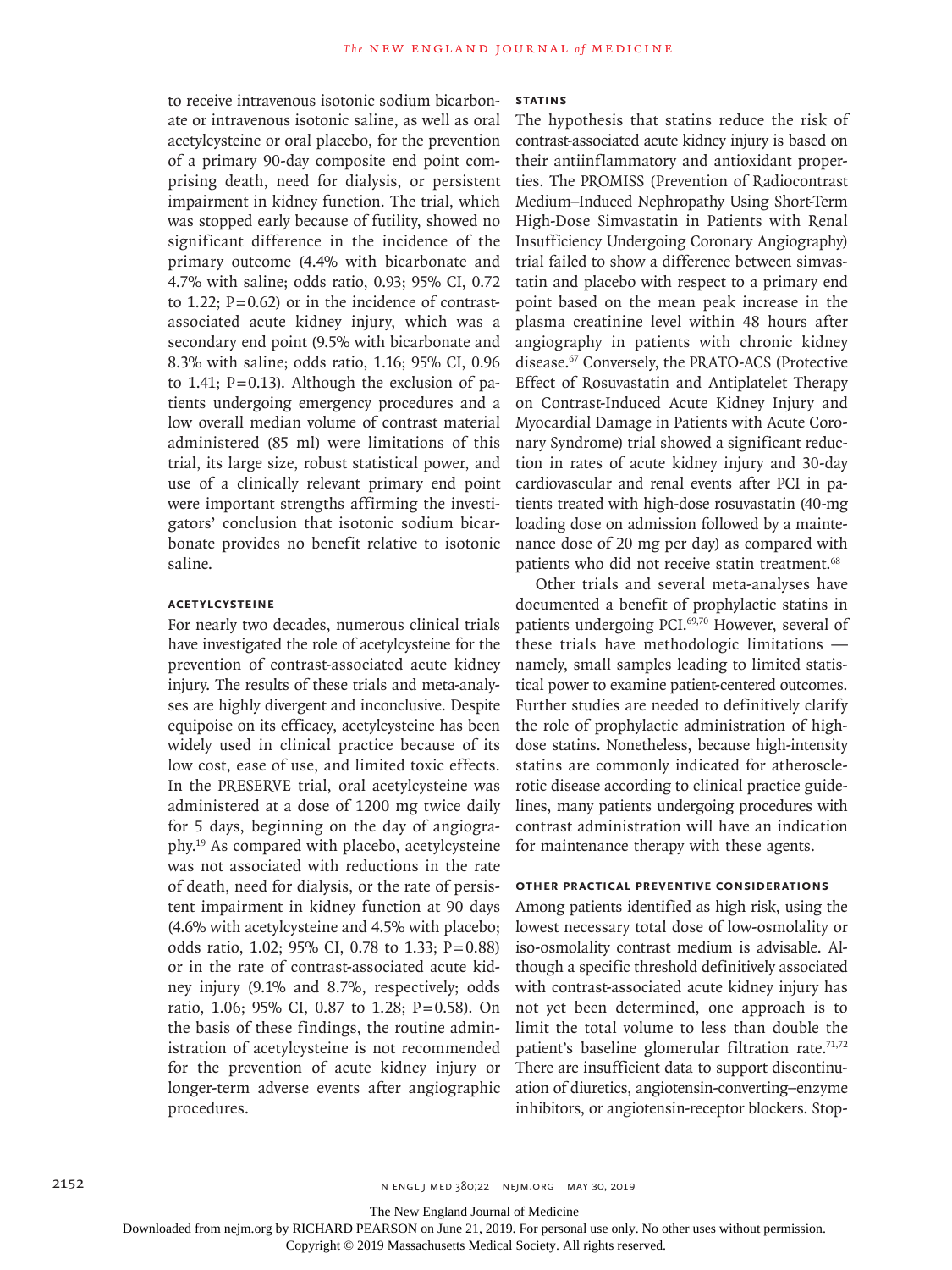ping potentially nephrotoxic agents, including nonsteroidal antiinflammatory medications, is appropriate. A preemptive temporary suspension of metformin therapy has been advocated, not because this medication augments the risk of kidney injury but rather out of concern about the development of lactic acidosis, should severe acute kidney injury occur. Given the prevalence of diabetes, the widespread use of metformin, and practical issues related to the temporary discontinuation of the medication, additional data are needed before firm, evidence-based recommendations can be provided regarding the discontinuation of metformin in patients undergoing contrast-enhanced procedures. Figure 3 depicts our recommended preventive strategies for patients undergoing angiographic procedures.

# Conclusions

There have been incremental advances in our understanding of the pathophysiology of and risk factors for contrast-associated acute kidney injury. However, reliance on a definition based on small increments in the plasma creatinine level, which are frequently transient and nonspecific for contrast-induced damage, coupled with observational studies showing an association with serious, adverse outcomes without known cause, has limited meaningful progress in determining the clinical importance of this condition. Additional work is clearly needed to effectively address the ongoing controversy over the true toxic effects of contrast materials in current use, to determine whether there is any justification for limiting their use in patients at elevated



**Figure 3. Approach to the Prevention of Contrast-Associated Acute Kidney Injury in Patients Undergoing Angiographic Procedures.**

The most effective regimen of intravenous sodium chloride administration in patients at high risk for contrast-associated acute kidney injury has not been determined.

risk for kidney injury, and to evaluate the possible survival benefit associated with preventing this iatrogenic condition.

The opinions expressed in this article are those of the authors and do not necessarily represent the views of the U.S. government or the Department of Veterans Affairs.

Disclosure forms provided by the authors are available with the full text of this article at NEJM.org.

We thank Birgit Vogel, M.D., and Sabato Sorrentino, M.D., Ph.D., at the Zena and Michael A. Wiener Cardiovascular Institute, Icahn School of Medicine at Mount Sinai, for their help with an earlier draft of the manuscript.

#### **References**

**1.** Bartels ED, Brun GC, Gammeltoft A, Gjørup PA. Acute anuria following intravenous pyelography in a patient with myelomatosis. Acta Med Scand 1954;150: 297-302.

**2.** Killmann SA, Gjorup S, Thaysen JH. Fatal acute renal failure following intravenous pyelography in a patient with multiple myeloma. Acta Med Scand 1957;158: 43-6.

**3.** Barrett BJ, Carlisle EJ. Metaanalysis of the relative nephrotoxicity of high- and low-osmolality iodinated contrast media. Radiology 1993;188:171-8.

**4.** Swartz RD, Rubin JE, Leeming BW, Silva P. Renal failure following major angiography. Am J Med 1978;65:31-7.

**5.** Lasser EC, Lyon SG, Berry CC. Reports on contrast media reactions: analysis of data from reports to the U.S. Food and Drug Administration. Radiology 1997;203: 605-10.

**6.** Rudnick MR, Berns JS, Cohen RM, Goldfarb S. Nephrotoxic risks of renal angiography: contrast media-associated nephrotoxicity and atheroembolism a critical review. Am J Kidney Dis 1994;24: 713-27.

**7.** Weisbord SD, Mor MK, Resnick AL, et al. Prevention, incidence, and outcomes of contrast-induced acute kidney injury. Arch Intern Med 2008;168:1325-32.

**8.** American College of Radiology (ACR) Committee on Drugs and Contrast Media. Manual on contrast media, version 10.2. 2016.

**9.** McDonald JS, Leake CB, McDonald RJ, et al. Acute kidney injury after intravenous versus intra-arterial contrast material administration in a paired cohort. Invest Radiol 2016;51:804-9.

**10.** McDonald JS, McDonald RJ, Carter RE, Katzberg RW, Kallmes DF, Williamson EE. Risk of intravenous contrast material-mediated acute kidney injury: a propensity score-matched study stratified by baseline-estimated glomerular filtration rate. Radiology 2014;271:65- 73.

**11.** McDonald RJ, McDonald JS, Bida JP, et al. Intravenous contrast material-induced

n engl j med 380;22 nejm.org May 30, 2019 2153

The New England Journal of Medicine

Downloaded from nejm.org by RICHARD PEARSON on June 21, 2019. For personal use only. No other uses without permission.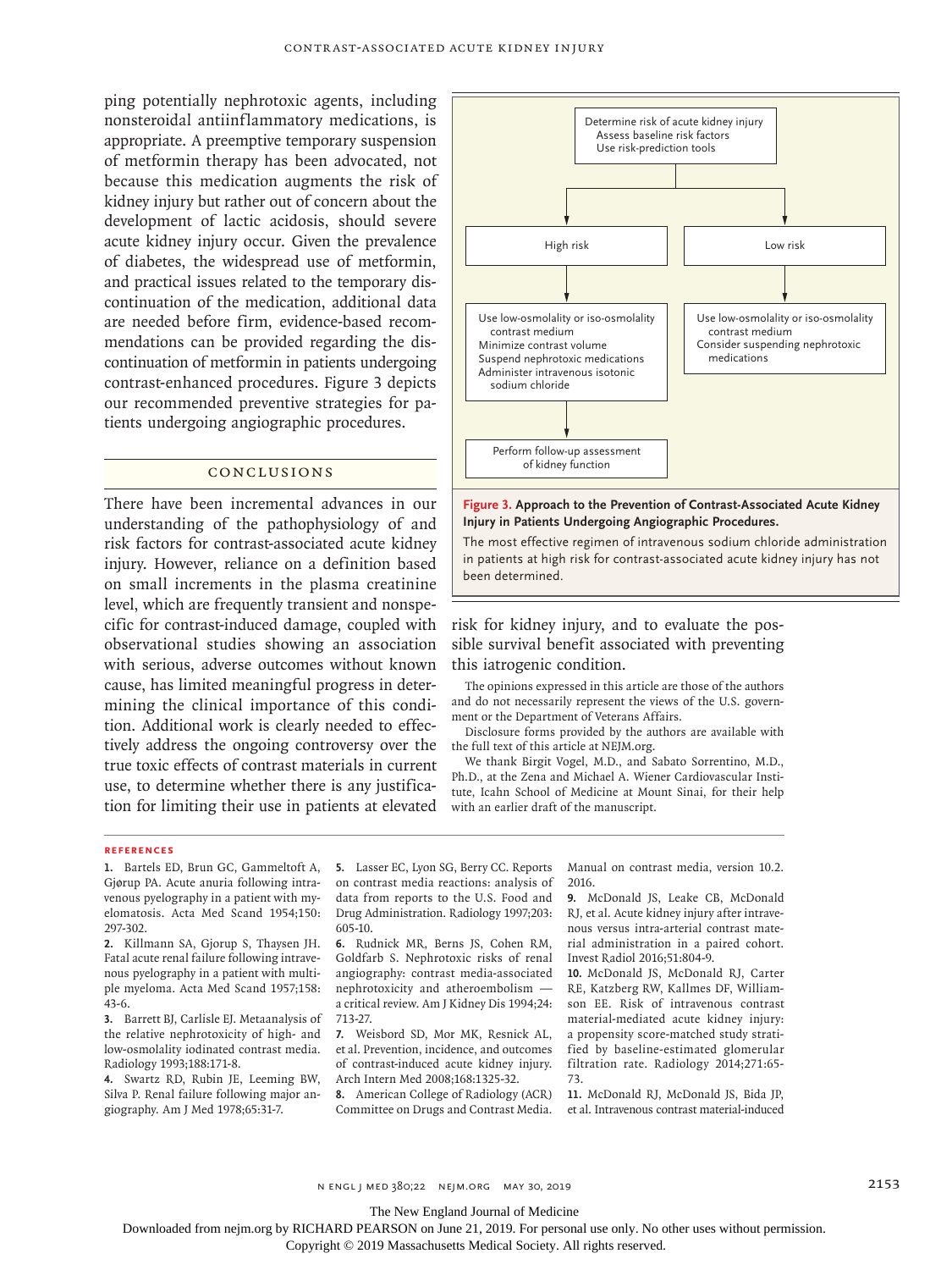nephropathy: causal or coincident phenomenon? Radiology 2013;267:106-18.

**12.** McDonald RJ, McDonald JS, Carter RE, et al. Intravenous contrast material exposure is not an independent risk factor for dialysis or mortality. Radiology 2014; 273:714-25.

**13.** Bruce RJ, Djamali A, Shinki K, Michel SJ, Fine JP, Pozniak MA. Background fluctuation of kidney function versus contrastinduced nephrotoxicity. AJR Am J Roentgenol 2009;192:711-8.

**14.** Chertow GM, Normand SL, McNeil BJ. "Renalism": inappropriately low rates of coronary angiography in elderly individuals with renal insufficiency. J Am Soc Nephrol 2004;15:2462-8.

**15.** Heyman SN, Clark BA, Kaiser N, et al. Radiocontrast agents induce endothelin release in vivo and in vitro. J Am Soc Nephrol 1992;3:58-65.

**16.** Heyman SN, Rosen S, Brezis M. Radiocontrast nephropathy: a paradigm for the synergism between toxic and hypoxic insults in the kidney. Exp Nephrol 1994;2: 153-7.

**17.** Heyman SN, Rosen S, Rosenberger C. Renal parenchymal hypoxia, hypoxia adaptation, and the pathogenesis of radiocontrast nephropathy. Clin J Am Soc Nephrol 2008;3:288-96.

**18.** Mehran R, Aymong ED, Nikolsky E, et al. A simple risk score for prediction of contrast-induced nephropathy after percutaneous coronary intervention: development and initial validation. J Am Coll Cardiol 2004;44:1393-9.

**19.** Weisbord SD, Gallagher M, Jneid H, et al. Outcomes after angiography with sodium bicarbonate and acetylcysteine. N Engl J Med 2018;378:603-14.

**20.** Brar SS, Aharonian V, Mansukhani P, et al. Haemodynamic-guided fluid administration for the prevention of contrastinduced acute kidney injury: the POSEIDON randomised controlled trial. Lancet 2014; 383:1814-23.

**21.** Nijssen EC, Rennenberg RJ, Nelemans PJ, et al. Prophylactic hydration to protect renal function from intravascular iodinated contrast material in patients at high risk of contrast-induced nephropathy (AMACING): a prospective, randomised, phase 3, controlled, open-label, noninferiority trial. Lancet 2017;389:1312-22. **22.** Kidney Disease Improving Global Outcomes (KDIGO). Clinical practice guideline for acute kidney injury. Kidney Int Suppl 2012;2:1-138.

**23.** McCullough PA, Adam A, Becker CR, et al. Risk prediction of contrast-induced nephropathy. Am J Cardiol 2006;98(6A): 27K-36K.

**24.** Tsai TT, Patel UD, Chang TI, et al. Contemporary incidence, predictors, and outcomes of acute kidney injury in patients undergoing percutaneous coronary interventions: insights from the NCDR CathPCI registry. JACC Cardiovasc Interv 2014; 7:1-9.

**25.** Rudnick MR, Goldfarb S, Wexler L, et al. Nephrotoxicity of ionic and nonionic contrast media in 1196 patients: a randomized trial: the Iohexol Cooperative Study. Kidney Int 1995;47:254-61.

**26.** Goldfarb S, Spinler S, Berns JS, Rudnick MR. Low-osmolality contrast media and the risk of contrast-associated nephrotoxicity. Invest Radiol 1993;28:Suppl 5: S7-10.

**27.** Amsterdam EA, Wenger NK, Brindis RG, et al. 2014 AHA/ACC Guideline for the Management of Patients with Non-ST-Elevation Acute Coronary Syndromes: a report of the American College of Cardiology/American Heart Association Task Force on Practice Guidelines. J Am Coll Cardiol 2014;64(24):e139-e228.

**28.** Windecker S, Kolh P, Alfonso F, et al. 2014 ESC/EACTS guidelines on myocardial revascularization. Kardiol Pol 2014; 72:1253-379. (In Polish.)

**29.** Maioli M, Toso A, Gallopin M, et al. Preprocedural score for risk of contrastinduced nephropathy in elective coronary angiography and intervention. J Cardiovasc Med (Hagerstown) 2010;11:444-9.

**30.** Sgura FA, Bertelli L, Monopoli D, et al. Mehran contrast-induced nephropathy risk score predicts short- and long-term clinical outcomes in patients with ST-elevationmyocardial infarction. Circ Cardiovasc Interv 2010;3:491-8.

**31.** Bartholomew BA, Harjai KJ, Dukkipati S, et al. Impact of nephropathy after percutaneous coronary intervention and a method for risk stratification. Am J Cardiol 2004;93:1515-9.

**32.** Gao YM, Li D, Cheng H, Chen YP. Derivation and validation of a risk score for contrast-induced nephropathy after cardiac catheterization in Chinese patients. Clin Exp Nephrol 2014;18:892-8.

**33.** Gurm HS, Seth M, Kooiman J, Share D. A novel tool for reliable and accurate prediction of renal complications in patients undergoing percutaneous coronary intervention. J Am Coll Cardiol 2013;61: 2242-8.

**34.** Tsai TT, Patel UD, Chang TI, et al. Validated contemporary risk model of acute kidney injury in patients undergoing percutaneous coronary interventions: insights from the National Cardiovascular Data Registry Cath-PCI Registry. J Am Heart Assoc 2014;3(6):e001380.

**35.** Levy EM, Viscoli CM, Horwitz RI. The effect of acute renal failure on mortality: a cohort analysis. JAMA 1996;275:1489-94. **36.** McCullough PA, Wolyn R, Rocher LL, Levin RN, O'Neill WW. Acute renal failure after coronary intervention: incidence, risk factors, and relationship to mortality. Am J Med 1997;103:368-75.

**37.** From AM, Bartholmai BJ, Williams AW, Cha SS, McDonald FS. Mortality associated with nephropathy after radiographic contrast exposure. Mayo Clin Proc 2008;83:1095-100.

**38.** Weisbord SD, Chen H, Stone RA, et al. Associations of increases in serum creatinine with mortality and length of hospital stay after coronary angiography. J Am Soc Nephrol 2006;17:2871-7.

**39.** Gruberg L, Mintz GS, Mehran R, et al. The prognostic implications of further renal function deterioration within 48 h of interventional coronary procedures in patients with pre-existent chronic renal insufficiency. J Am Coll Cardiol 2000;36: 1542-8.

**40.** Rihal CS, Textor SC, Grill DE, et al. Incidence and prognostic importance of acute renal failure after percutaneous coronary intervention. Circulation 2002; 105:2259-64.

**41.** Shema L, Ore L, Geron R, Kristal B. Contrast-induced nephropathy among Israeli hospitalized patients: incidence, risk factors, length of stay and mortality. Isr Med Assoc J 2009;11:460-4.

**42.** James MT, Ghali WA, Tonelli M, et al. Acute kidney injury following coronary angiography is associated with a longterm decline in kidney function. Kidney Int 2010;78:803-9.

**43.** Lassnigg A, Schmidlin D, Mouhieddine M, et al. Minimal changes of serum creatinine predict prognosis in patients after cardiothoracic surgery: a prospective cohort study. J Am Soc Nephrol 2004; 15:1597-605.

**44.** Coca SG, Zabetian A, Ferket BS, et al. Evaluation of short-term changes in serum creatinine level as a meaningful end point in randomized clinical trials. J Am Soc Nephrol 2016;27:2529-42.

**45.** Fox CS, Muntner P, Chen AY, et al. Use of evidence-based therapies in short-term outcomes of ST-segment elevation myocardial infarction and non-ST-segment elevation myocardial infarction in patients with chronic kidney disease: a report from the National Cardiovascular Data Acute Coronary Treatment and Intervention Outcomes Network registry. Circulation 2010; 121:357-65.

**46.** Wong JA, Goodman SG, Yan RT, et al. Temporal management patterns and outcomes of non-ST elevation acute coronary syndromes in patients with kidney dysfunction. Eur Heart J 2009;30:549-57.

**47.** Lau JK, Anastasius MO, Hyun KK, et al. Evidence-based care in a population with chronic kidney disease and acute coronary syndrome: findings from the Australian Cooperative National Registry of Acute Coronary Care, Guideline Adherence and Clinical Events (CONCORDANCE). Am Heart J 2015;170(3):566-72.e1.

**48.** Medi C, Montalescot G, Budaj A, et al. Reperfusion in patients with renal dysfunction after presentation with ST-segment elevation or left bundle branch

2154 **2154** n engl j med 380;22 nejm.org May 30, 2019

The New England Journal of Medicine

Downloaded from nejm.org by RICHARD PEARSON on June 21, 2019. For personal use only. No other uses without permission.